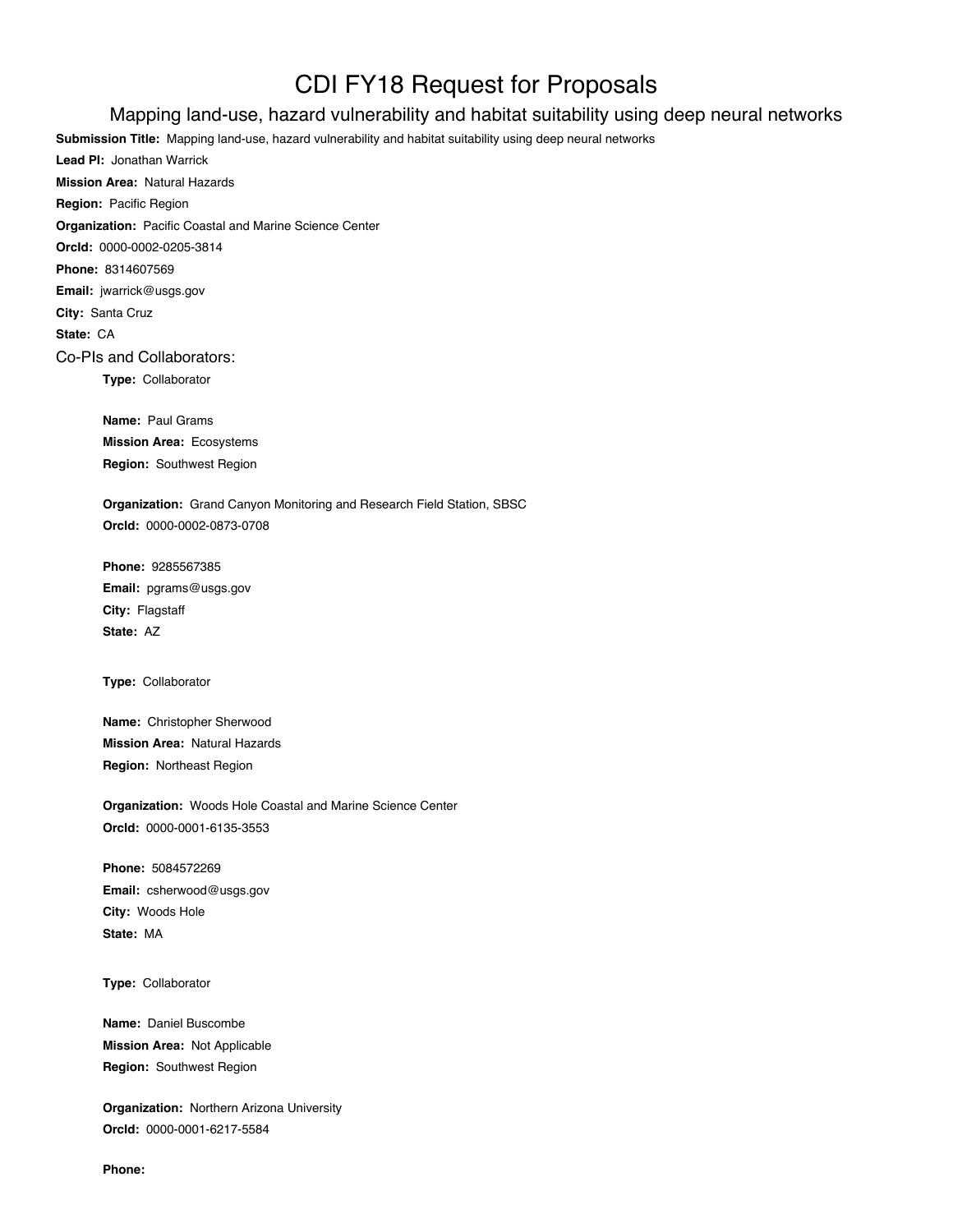**Email:** daniel.buscombe@nau.edu **City:** Flagstaff **State:** AZ

**Type:** Collaborator

**Name:** Jenna Brown **Mission Area:** Natural Hazards **Region:** Southeast Region

**Organization:** U.S. Geological Survey **OrcId:** 0000-0003-3137-7073

**Phone: Email:** jennabrown@usgs.gov **City:** St. Petersburg **State:** FL

**Science Support Framework Element 1:** Science Data Lifecycle - Analysis **Science Support Framework Element 2:** Science Data Lifecycle - Processing **Science Support Framework Element 3:** Communities of Practice

**In-Kind Match:** \$42,110.00

**List of anticipated deliverables from the project:** (i) A user-friendly/configurable/scalable open-source (Python and TensorFlow) toolbox for automating advanced pixel-level classification of satellite, manned and unmanned aerial imagery, orthomosaics and digital elevation maps, utilizing state-of-the-art DNN architectures, (ii) Example data sets of imagery, from coasts and rivers in MA, CA, FL and AZ, with associated trained DNNs (e.g., https://goo.gl/KY5bZn), (iii) Two multi-day software training workshops held at the USGS in Santa Cruz, CA, and the USGS in Flagstaff, AZ, (iv) A detailed user manual, GitHub repository and website, (v) A report and/or journal article detailing the methods behind the software.

**Lead Cost Center:** Pacific Coastal and Marine Science Center

**Project Description:** Deliver a user-configurable image-classification and mapping tool based on state-of-the-art deep neural networks (DNNs) for assessing hazard vulnerability and habitat sustainability in coastal and fluvial environments from imagery, orthomosaics, and digital elevation maps.

**Total Budget:** \$49,917.00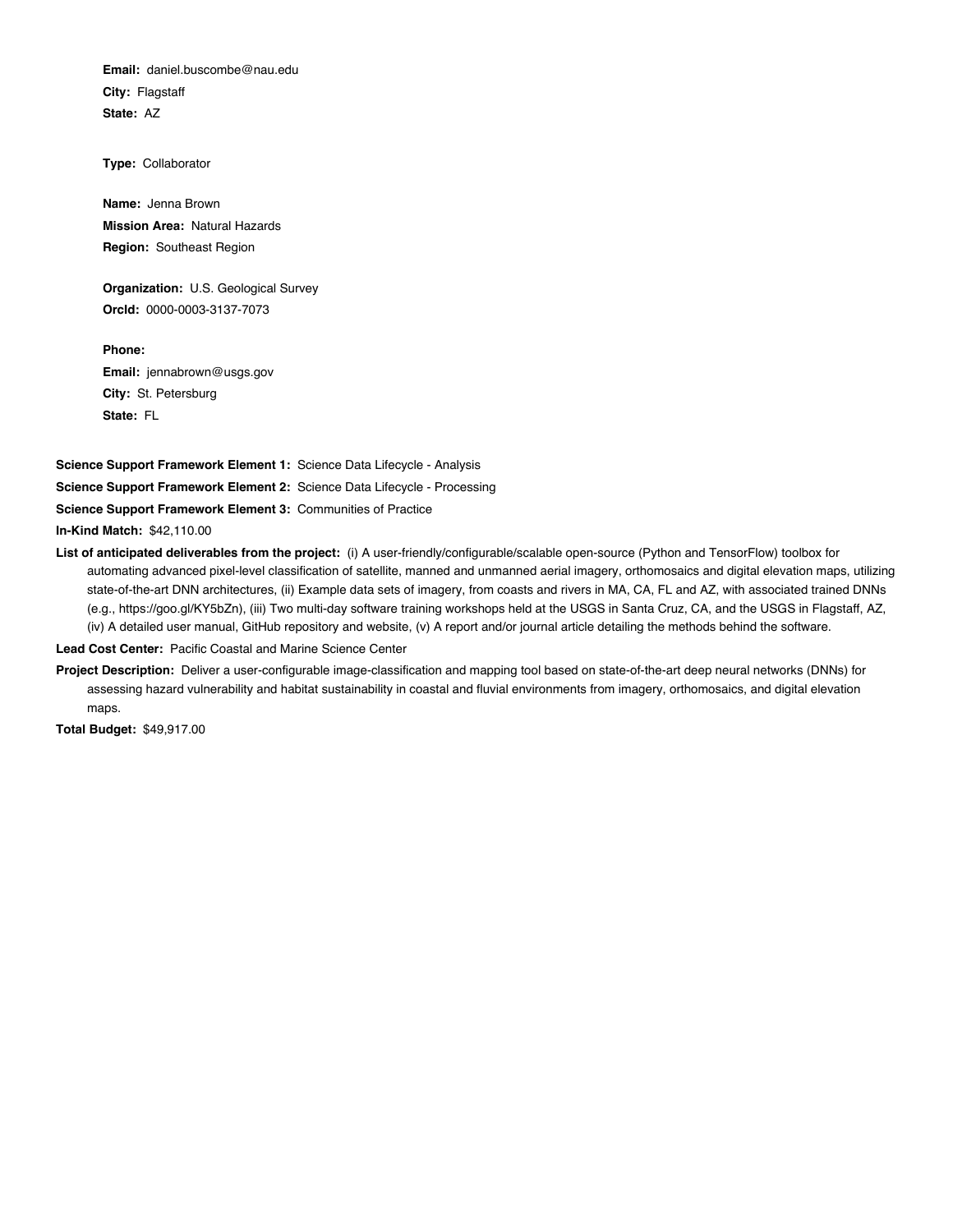## Title: "**Mapping land-use, hazard vulnerability and habitat suitability using deep neural networks**."

USGS Lead-PI: *Jonathan Warrick*, Natural Hazards Mission Area, Coastal and Marine Geology Program, Pacific Region, Pacific Coastal and Marine Science Center, orcid.org/0000-0002-0205-3814/, jwarrick@usgs.gov, Santa Cruz, CA.

Project Narrative: Coastal and fluvial landscapes are a nexus of human activity and natural change, where hazards threaten commercial, residential, and recreational infrastructure and natural resources. Quantifying landscape characteristics, such as hazard vulnerability and habitat suitability, requires accurate, fast and objective methods to classify large spatio-temporal datasets like the dense point clouds generated by lidar and photogrammetry. Machine-learning classification algorithms allow automatic mapping of land use/cover, vulnerability, and habitat suitability from diverse remote sensing datasets.

There have been huge advancements in artificial neural network models in just the past few years. **Deep neural networks (DNNs)** mimic the mammalian visual cortex, employing several layers of artificial neural networks to learn and subsequently recognize patterns in data, forming the basis of many state-ofthe-art applications from self-driving cars to cancer detection. Pixel-level image classification algorithms using DNNs can pick out features based on barely perceptible differences in color and texture. However, much of the computer science research into these methods focuses on the identification of common objects (people, animals, man-made objects) in oblique photographic images with small spatial footprints, rather than real-world applications with digital datasets at the landscape scale. Thus, the advantages offered by deep (multi-layered), convolutional (capable of higher-order abstraction) neural networks has not been exploited for analysis of hazards and habitats in coastal and fluvial environments. Open-source software frameworks (e.g., TensorFlow) now make this technology accessible, but the wide range of choices involved in DNN are daunting for inexperienced users, especially with the challenges posed by natural landscapes.

Our preliminary work has shown these methods, with some novel modifications, can be powerful tools for automatically identifying and mapping natural features, textures and objects at the landscape scale (see our gallery of examples: https://goo.gl/KY5bZn). Recent examples include success at reliably distinguishing sand, rocks, water, surf, riparian vegetation, large woody debris, roads, and buildings, at different scales and using a variety of image types and quality. This could easily be extended to a multitude of additional types of land use, land cover, landforms, geological formations, wet versus dry land, rough versus smooth water, etc. – almost anything that is classifiable and distinguishable by the human eye.

The objective of this CDI project is to develop a flexible and easy-to-use DNN classification framework in open-source software that is well documented, and comes with several example datasets and associated trained neural networks from rivers, lakes and coastal settings of the United States. This will be accomplished by providing: *(i)* A user-friendly/configurable/scalable open-source (Python and TensorFlow) toolbox for automating advanced pixel-level classification of satellite, manned and unmanned aerial imagery, orthomosaics, digital elevation maps, and other data sets, utilizing state-of-theart DNN architectures, *(ii)* Example data sets of imagery, from coasts and rivers throughout the U.S. with associated trained DNNs, *(iii)* Two multi-day software training workshops held at USGS offices and attended by USGS scientists across all Mission Areas, *(iv)* A detailed user manual, GitHub repository and website, and  $(v)$  A report and/or journal article detailing the methods behind the software. These tools will allow USGS scientists to apply the most successful machine-learning technologies available to natural hazards and habitats along the Nation's coasts and rivers.